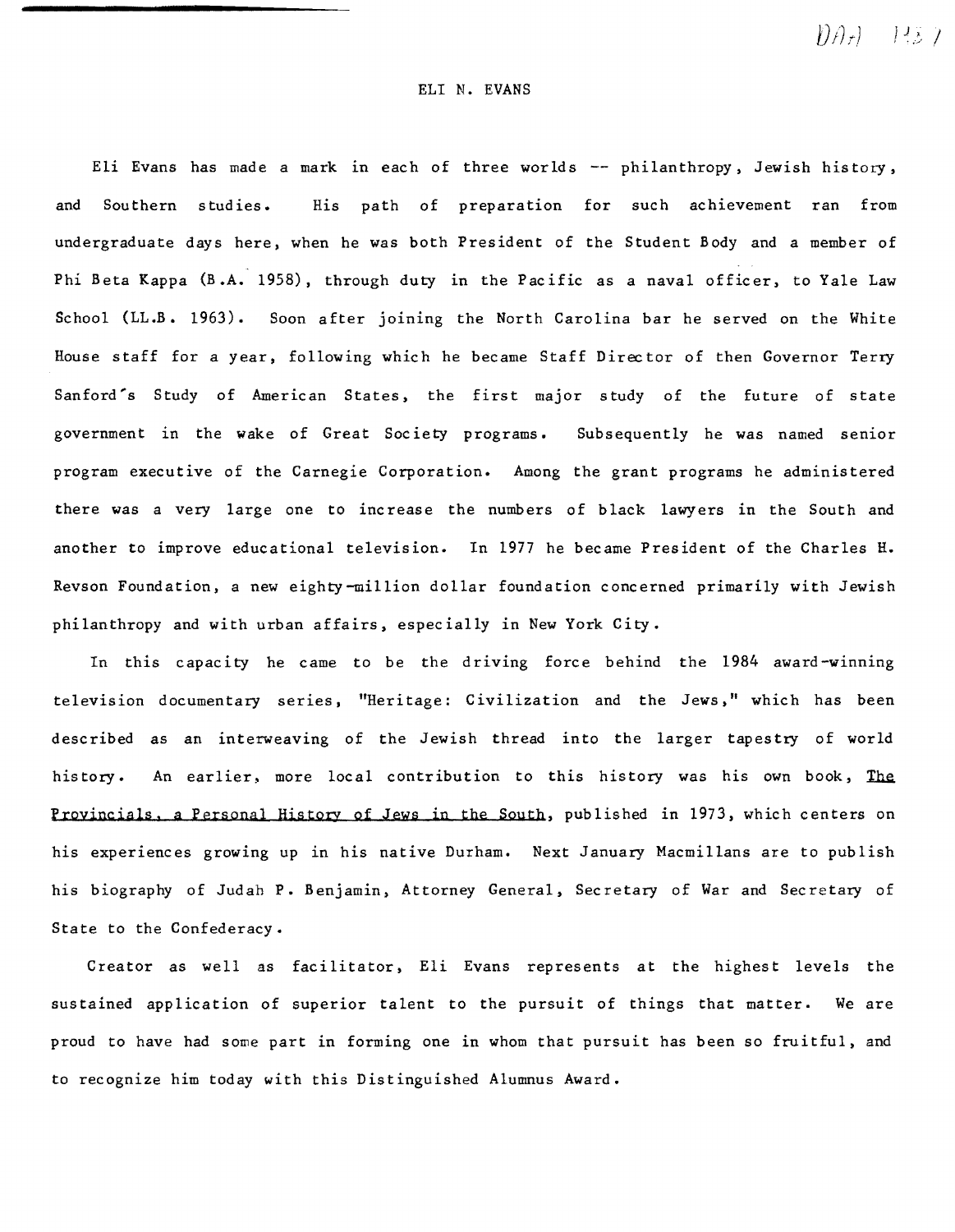$DAF1 - P27$ 

## OSBORNE BENNETT HARDISON, JR.

O.B. Hardison, as he is universally known. 1S probably the only recipient of this Award to have spent part of his undergraduate years here living in a tent. This might reasonably have prepared him for a career as a soldier or perhaps as an explorer; instead, he became both a literary scholar of great note and a statesman in the world of letters.

None the worse for his tent dwelling, he took a doc torate at the University of Wisconsin and, after brief sojourns elsewhere, returned to teach in our English Department in 1957. In twelve years here he published seven books (one of which, Christian Rite and Christian Drama in the Middle Ages, was given the Haskins Gold Medal of the Medieval Academy of America), won the Nicholas Salgo Award for undergraduate teaching, and was named by Time magazine as one of ten distinguished university teachers in the nation. He also edited the venerable journal Studies in Philology, and was instrumental in setting up the Southeastern Institute of Medieval and Renaissance Studies. In 1969 he was lured to the Directorship of the Folger Shakespeare Library in Washington. While there he raised roughly thirty million dollars for expansion and continuing programs, vastly increased the library's performing arts activity, sent some of its treasures on a traveling exhibit for the first time, and established the Institute of Restoration and Eighteenth Century Studies -- all the while continuing to produce and edit books. Last year he returned to full-time teaching, as University Professor of English at Georgetown University, and next year he becomes President of the Renaissance Soc iety of America.

A simple adaptation of Shakespeare's remark about Falstaff fits O.B. Hardison precisely: not only a scholar in himself, but the cause that scholarship is in other men. The verve and energy he has brought to his work have benefitted this University and the nation as a whole; this benefit we recognize, and its cause we salute, with this Distinguished Alumnus Award.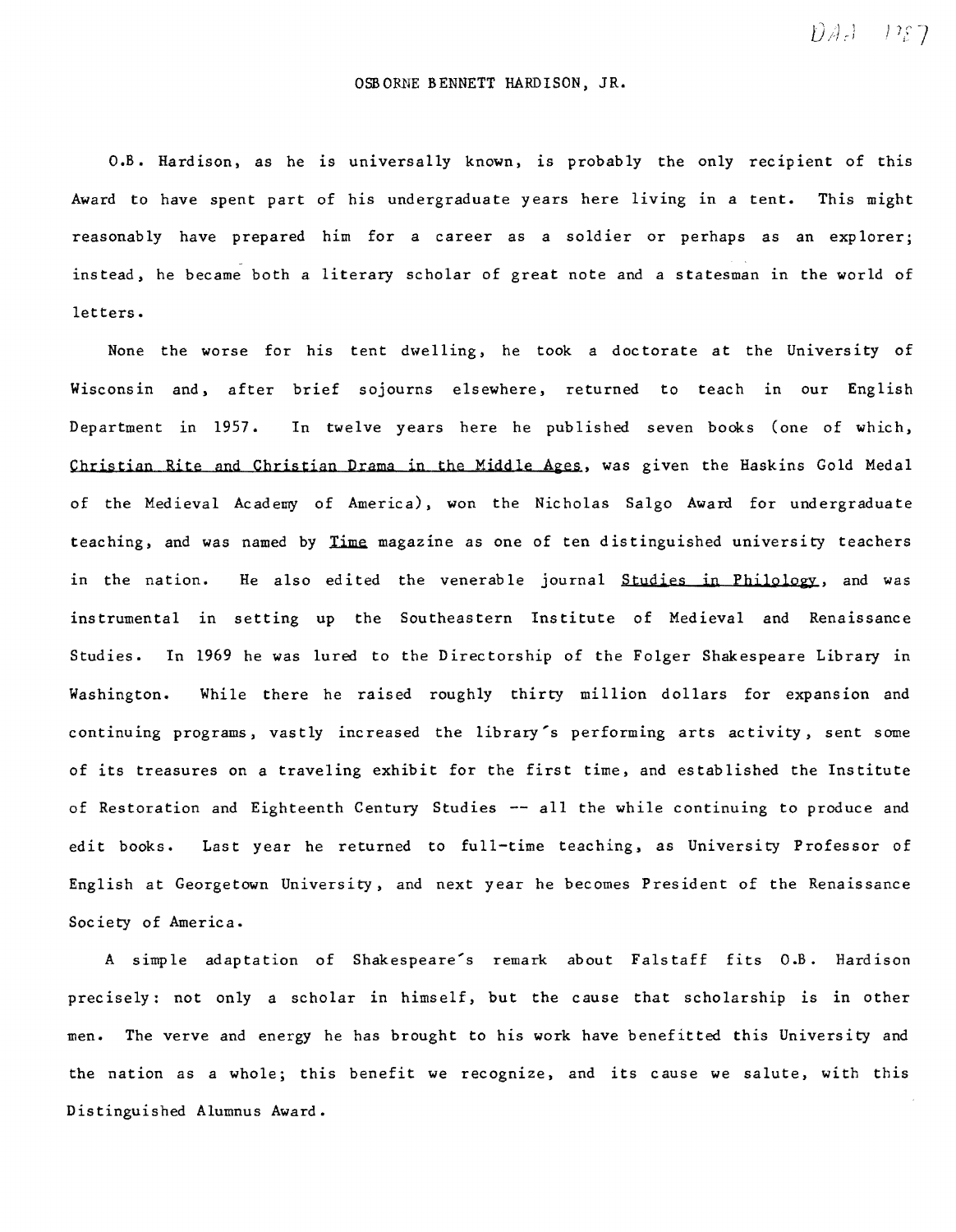### GEORGE MILLS HARPER

 $[0\rho\beta]=1q_{\rm eff}$ 

As one of the world's leading authorities on the poetry of William Butler Yeats, George Harper has distinguished himself in producing (in that poet's phrase) "with reverent hands/ The books of my numberless dreams."

The training for his career as a superlative scholar was completed in Chapel Hill, where he came for doctoral work after taking a bachelor's degree from Culver-Stockton College in his native Missouri and an M.A. from the University of Florida. and serving as a naval officer in World War II. In 1950, the year before he secured his degree here, he began as an Instructor in our English Department. Within nine years he was a full professor, and Chairman from 1962 until he left for the University of Florida in 1966. During his time with us he was also Chairman of the Faculty as well as of the Humanities Division, and Faculty MarshaL After three years of heading the English department at Florida and one as Dean of Arts and Sciences at Virginia Polytechnic Institute he settled at Florida State University, where he is now Lawton Distinguished Professor of English,• Emeritus.

He is celebrated for his scholarly energy, which has produced publications in numbers astonishing for a humanist. Among them may be noted especially his recent and widelypraised The Making of Yeats's "Vision" (1986). His eminence in the study of modern Irish literature was recognized by the awarding of a D.Litt. degree by Trinity College, Dublin, in 1980, while the respect of his American peers is evident in his being elected to the presidency of the College English Association in 1975-76 and of the South Atlantic Modern Language Association this past year. "When George Harper is about," a former colleague has written, "challenges are met and the entire scholarly enterprise becomes an exhilarating adventure." "Exhilarating" means literally "making merry"; and on this occasion of sober merry-making we rejoice in conferring on George Harper this Distinguished Alumnus Award.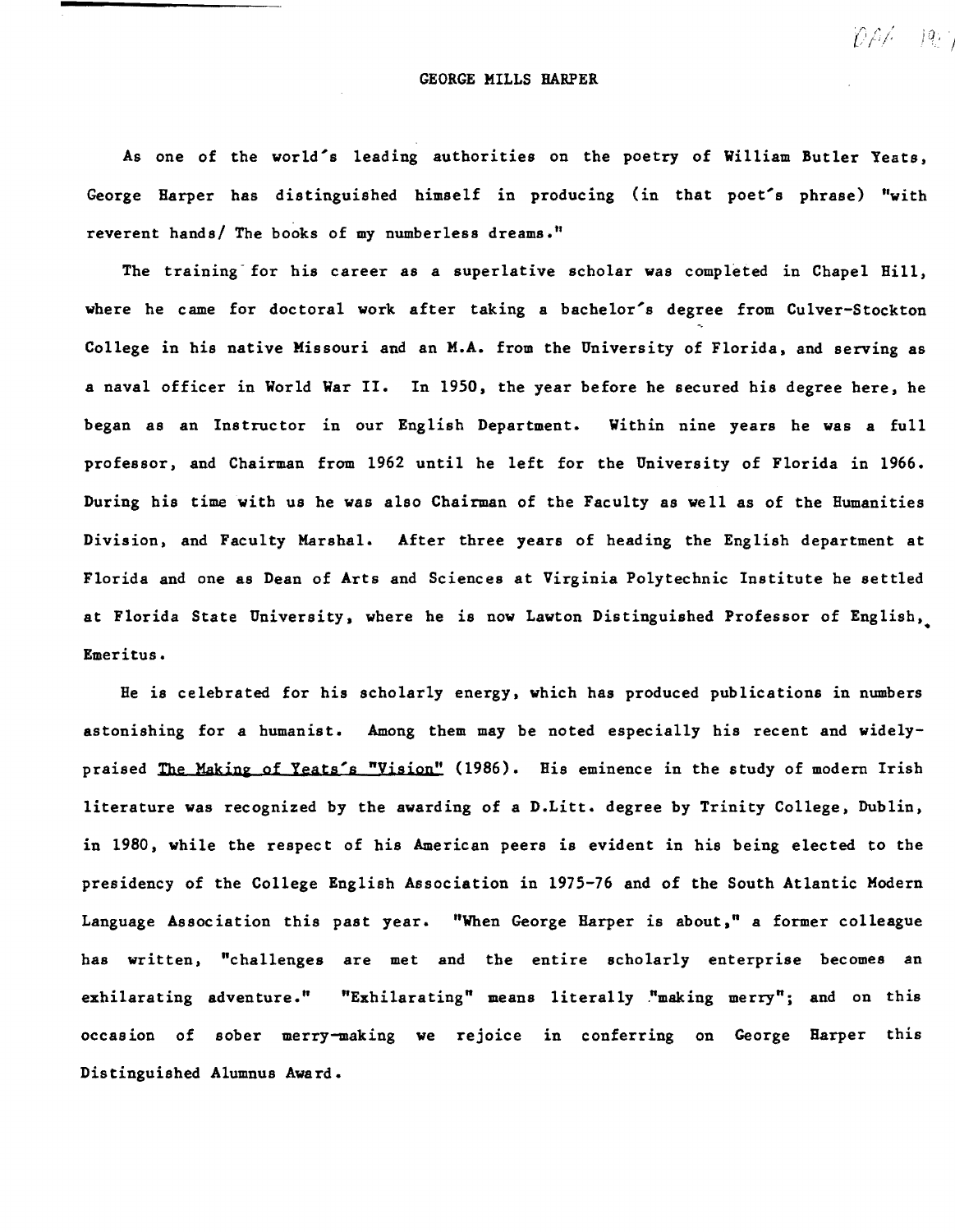$\mathcal{D} \mathcal{A}$   $\mathcal{V}^{i}$ 

## JUDITH ALBERGOTTI BINES

In Judith Bines compassion and efficiency, toughness and charity, have blended into a uniquely effective advocate of empowerment for the relatively powerless. Entering the University of North Carolina after two years ·at Agnes Scott College, she took a Bachelor of Science degree in Sociology in 1961 and then a master's degree in social work at Columbia. In her varied and productive career there have been two main thrusts. One has centered on human rights and community relations, most notably in her native South Carolina, as a member of that state's Ruman Affairs Commission and eventually its Chair. The other has been a concern for the needs of children and the handicapped. Among many achievements in this area she was Co-Chair of the Governor's Committee on Child Development in South Carolina, in that capacity heading a coalition of civic, political, and grass roots leaders which obtained public funding for a network of twenty day-care centers. She has direc ted variously a ghetto-based community center at a Charleston church, the Charleston County Mental Retardation Board, and the nation's oldest home . serving disturbed children, an institution she saved from possible closing or bankruptcy. Most recently she has functioned out of New York City, as Director of Evaluation and Development of the Council on Accreditation of Services for Families and Children, a non-profit national social service organization which accredits over 500 United States and Canadian mental health and social agencies.

Many of those rightly honored by universities are familiar with the corridors of power. What Judith Bines has done has been to the least of those in our society. Whether through direct action, or by means of community organization, or in her personal life as the mother of five adopted, racially diverse children, she has exemplified those qualities of mercy, justice, and humanity which we are humbly privileged to recognize with this Distinguished Alumna Award.